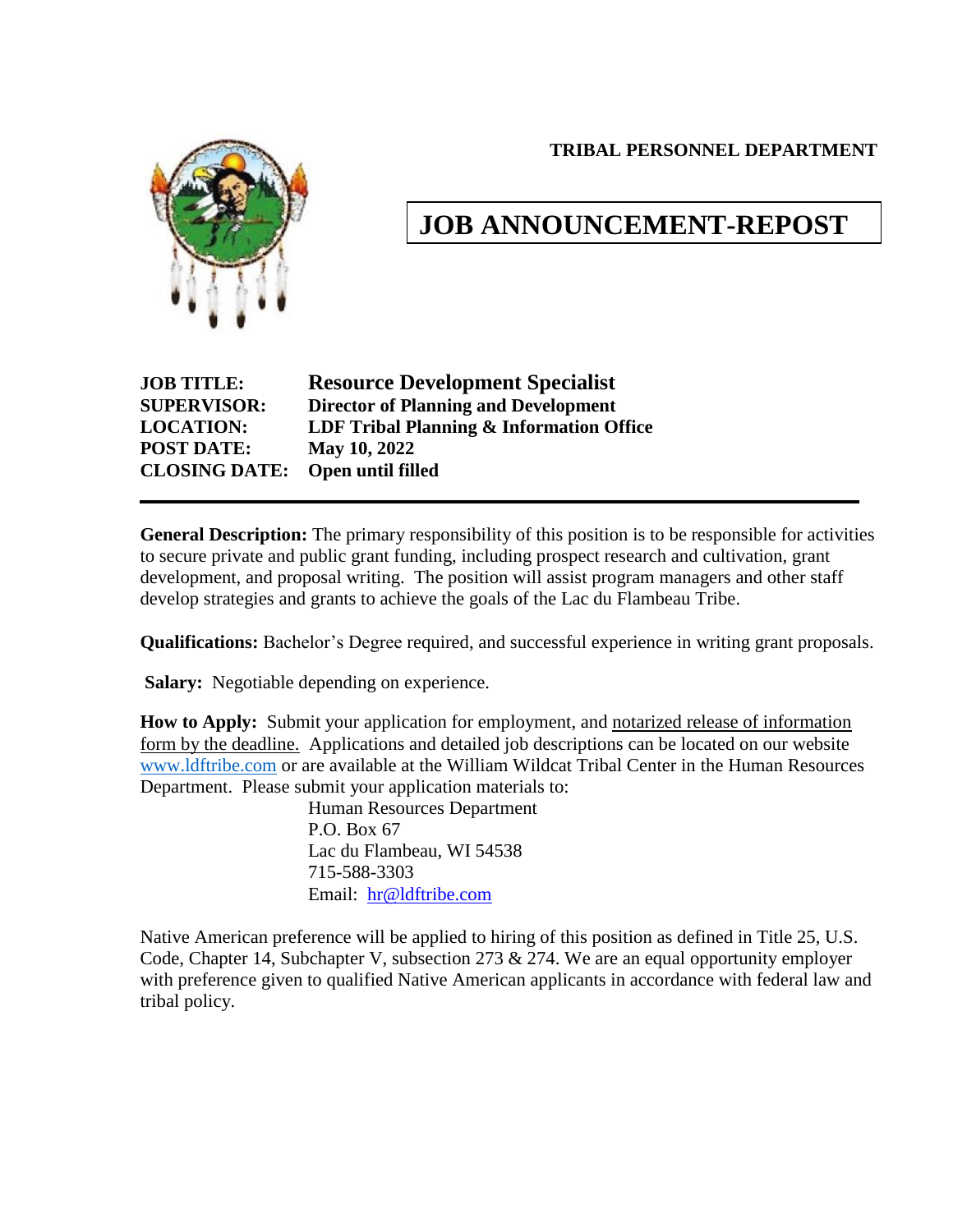#### **Lac du Flambeau Band of Lake Superior Chippewa Indians Nonexempt Position Description**

- **A. TITLE OF POSITION:** Resource Development Specialist
- **B. DEPARTMENT:** Planning and Development
- **C. SUPERVISOR'S TITLE:** Director of Planning and Development
- **D. DESCRIPTION OF DUTIES:** The primary responsibilities of this position is to be responsible for activities to secure private and public grant funding, including prospect research and cultivation, grant development, and proposal writing. The position will assist program managers and other staff to develop strategies and grants to achieve the goals of the Lac du Flambeau Tribe. Specific responsibilities include but are not limited to:
	- **1.** Assist tribal programs/staff to develop funding strategies for ongoing and new funding.
	- **2.** Prepare grant applications for corporate, foundation, and government sources of funding.
	- **3.** Research and review various sources of grant funding from governmental agencies and private foundations.
	- **4.** Assist in developing and facilitating grant-writing workshops.
	- **5.** Present completed grant applications and agreements to the Tribal Government.
	- **6.** Prepare grant letters, documents, public notices, and correspondence.
	- **7.** Track status of proposals and follow ups to provide additional information as required by funding sources.
	- **8.** Create and manage files on grants including proposals, contracts, resolutions, and amendments.
	- **9.** Responsible to questions and concerns regarding preparation of grant proposals.
	- **10.** Assist in grant administration and reporting.
	- **11.** Other duties as assigned by supervisor.

#### **E. POSITION RELATIONSHIPS:**

- **1. Internal:** Frequent contact with the general public, administration and program managers.
- **2. External:** Frequent contact with funding sources, representatives and other data resource contacts.

#### **F. SUPERVISORY RESPONSIBILITIES:** None

- **G. SUPERVISION RECEIVED**: Works independently with supervision from the Director of Planning.
- **H. EDUCATION:** Bachelor's degree required and successful experience in writing grant proposals.

## **I. EXPERIENCE**:

- 1. Knowledge of research methods including the use of the Internet.
- 2. Knowledge and experience with computers with literacy in a variety of software to include databases, Internet, spreadsheet, and word processing.